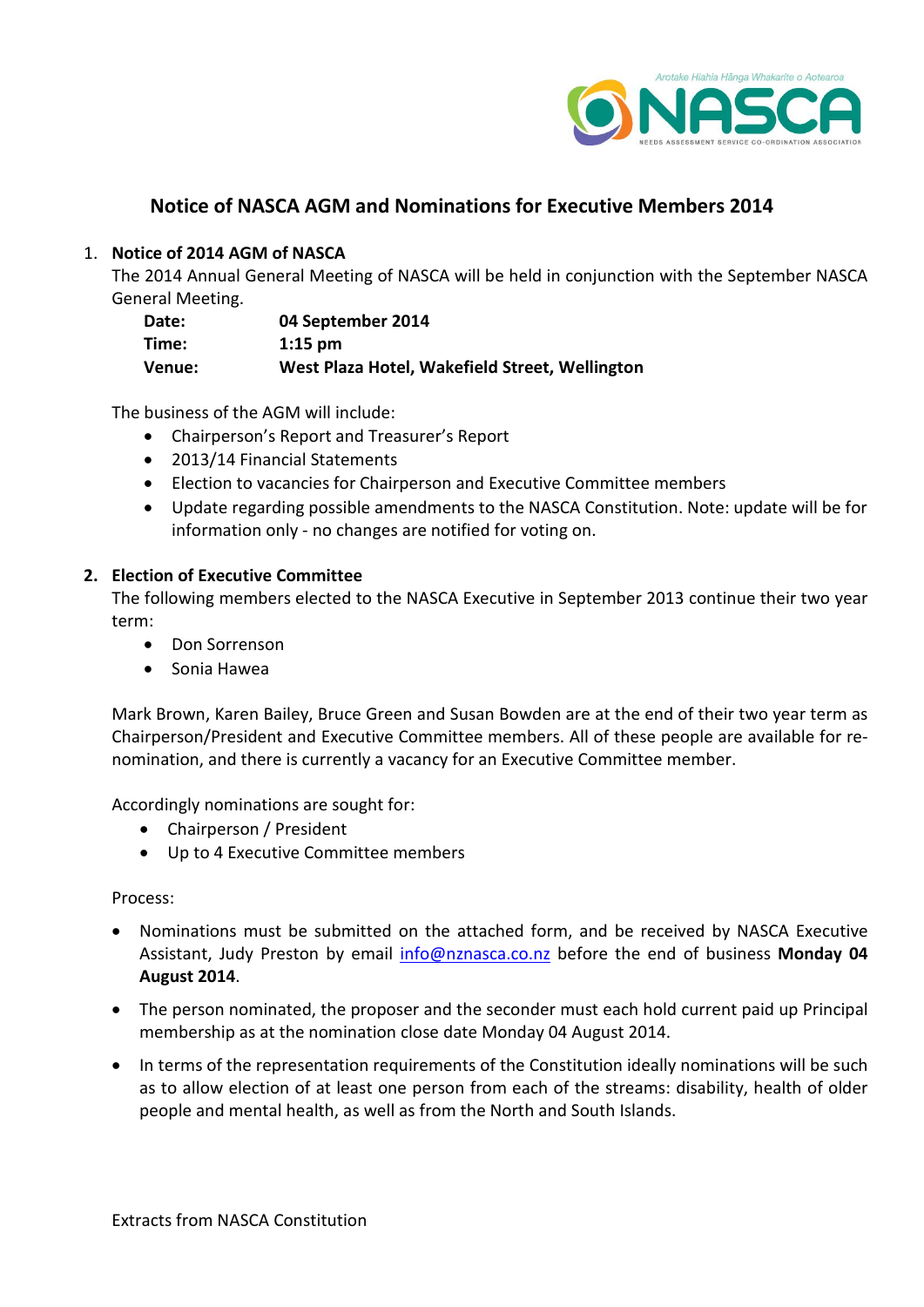*6.1.1 The Committee shall be elected at the Annual General Meeting for a two-year term and shall consist of a President, Treasurer and a minimum of three and a maximum of five elected members. The committee will be derived from the Principal membership only, except for Clause 6.1.2. The committee once established, will amongst themselves, elect a vice president. No one agency, holding more than one contract as described in 4.2.1, will be permitted to hold a majority position on the committee. The committee will be representative of the geographical nature of New Zealand as well as being representative of the various funders who purchase needs assessment and service coordination services;* 

## **3. Possible Amendments to wording of the Constitution**

Following discussion over the past 12 months or so the Executive are reviewing and seeking legal advice regarding potential changes to clarify aspects of the NASCA Constitution particularly as it pertains to Membership (Principal and Associate) of NASCA, and Election of Executive Committee members.

It is likely that consultation and processes for changes to the Constitution will take some time. With this in mind the Executive have carefully considered the Constitution and recent current practice and established the processes outlined above to apply for the current year nominations.

As required by the Constitution, Notice of any recommended changes must be provided to Members at least 14 days prior to the AGM. At the 2014 AGM an update will be provided but no changes are proposed for voting on.

**Mark Brown Chairperson 30 June 2014**